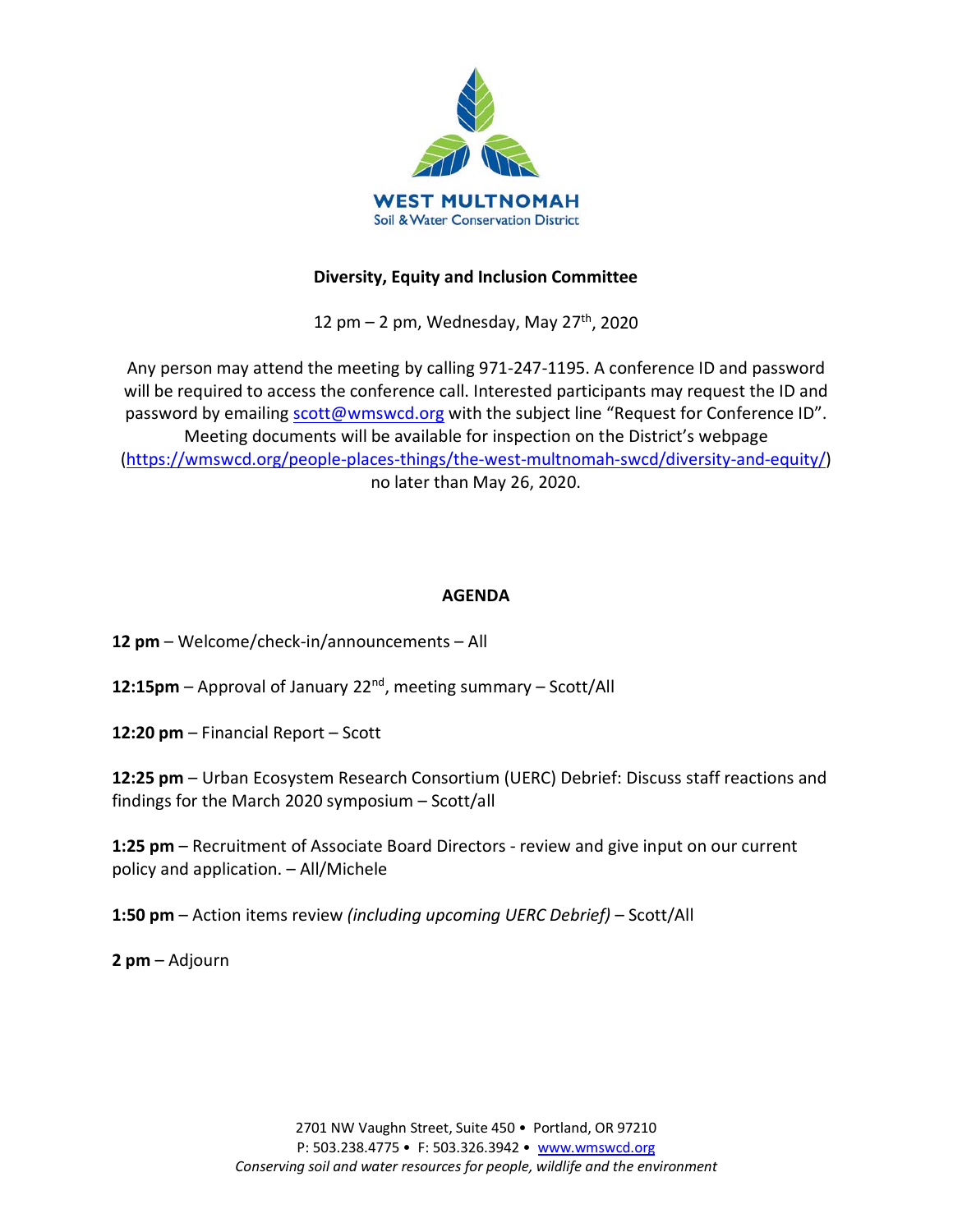#### **DRAFT -- WMSWCD Diversity, Equity and Inclusion (DEI) Committee Meeting Summary – DRAFT March 25, 2020 Noon to 2:00 pm, WMSWCD Conference Call**

**Attending:** Scott Gall (Co-Chair); Terri Preeg-Riggsby (Board liaison), Mary Logalbo, Renee Magyar, Randi Razalenti, Laura Taylor, Michele Levis, Jan Hamer

**Approval of the January 22, 2020 Meeting Summary** – Approved with no changes. Terri is happy to serve as the Board liaison (she wasn't there for the last meeting where this was proposed).

**Financial Report-** Scott updated the financial chart of DEI program budget. The expense for Center for Diversity and the Environment (CDE) listed on the chart has come in as an invoice and needs Scott's approval. Scott gave clarification on the origin of the format of the budget – last year there were many changes to the DEI Budget in which the monies were moved into other program areas for DEI related items (such as monies going to Communications program for translation services or Long Range Business Plan (LRBP) update for Community Engagement Liaisons). Certain members of the DEI Committee wanted to track how these monies that were moved were being spent. The concern was raised of how confusing this has been to track and report on. The group came to a consensus that DEI program budget monies are the only monies that will be tracked for the DEI Committee.

**Finalize DEI Committee roles and discuss term lengths –** Scott described a need for more clarification from the staff and board on the role of the DEI committee and how to interact with it. The original role of the DEI Committee was to develop policies and buy-in that didn't originally exist. Now these are developed, and the LRBP plays a main role in doing this. The group discussed their interpretation of the role the DEI Committee plays for the District, and where they see it potentially going. . **Action:** Scott will develop a proposal, and pass along to Terri (they can discuss together), and it can be iterative as it is shown to board, DEI Committee, and staff. If each Committee member can send a snippet of what our vision for the DEI Committee is to Scott, that will help get him started.

#### **Finalize DEI Workplan and Create Budget for FY 2020-2021 -**

Contracted services for additional demographics data planning and collection were discussed. The census data that the District has available is ten years old, and the intent of the monies was to look at new census data and/or how to work with gathering internal (staff and board) census data while being sensitive to this data with such a small group of people. Terri would like to see the District to be more focused on constituents' demographics data for the purpose of program delivery, and suggested that the District use data that's already been collected through local school districts. An intern could potentially help. **Action:** Scott to follow up with Laura on intern assignments in relation to this suggestion. Other budget items: Keep training amount at \$6,000, or even increase. RR: trainings being planned: 2 at 3000 ea. Mary: Indi's work on Whose' Land paper: 55 hours for Indi x 16.50 = ~ \$1000. Michele: her hours need to go in the personnel budget, not in DEI budget. We should track this here as well as in personnel. Michele: Show all the DEI money that the committee is recommending that we spend this year, and then show where that money will be kept (eg in admin, communications, networking with partners (communications), LRBP. Terri: yes, include the training money in the budget, this could be a good time to have these trainings remotely if the trainers are open and willing to do this. Other budget items were discussed including translation services, partnership development & maintenance, community engagement liaisons contracted services, and equity lens implementation – all of which would be housed in the communication budget. It was agreed upon to keep the \$6,000 in the training area for next fiscal year. Trainings that we would like to have soon will cost \$3,000, and we should aim to complete them before this fiscal year is over.

#### **Timing and update of micro-aggression and gender/pronoun trainings for staff and board -**

The timing for these two trainings were discussed in terms of availability for staff and board and how to deliver the trainings during the current COVID-19 pandemic while not all have internet access or other technical/childcare issues. The DEI Committee would like to make both trainings mandatory for all staff, and would like to encourage the Board to do the same. Action: Randi to check in with trainers on training delivery, look into a toll-free/local number for Zoom meetings for those that can't participate via internet, and arrange timing with Staff and Board.

#### **LRBP – DEI Evolving Success Criteria for decision making -**

Mary asked everyone to email her their feedback on these. We'll be taking an equity lens look at each planning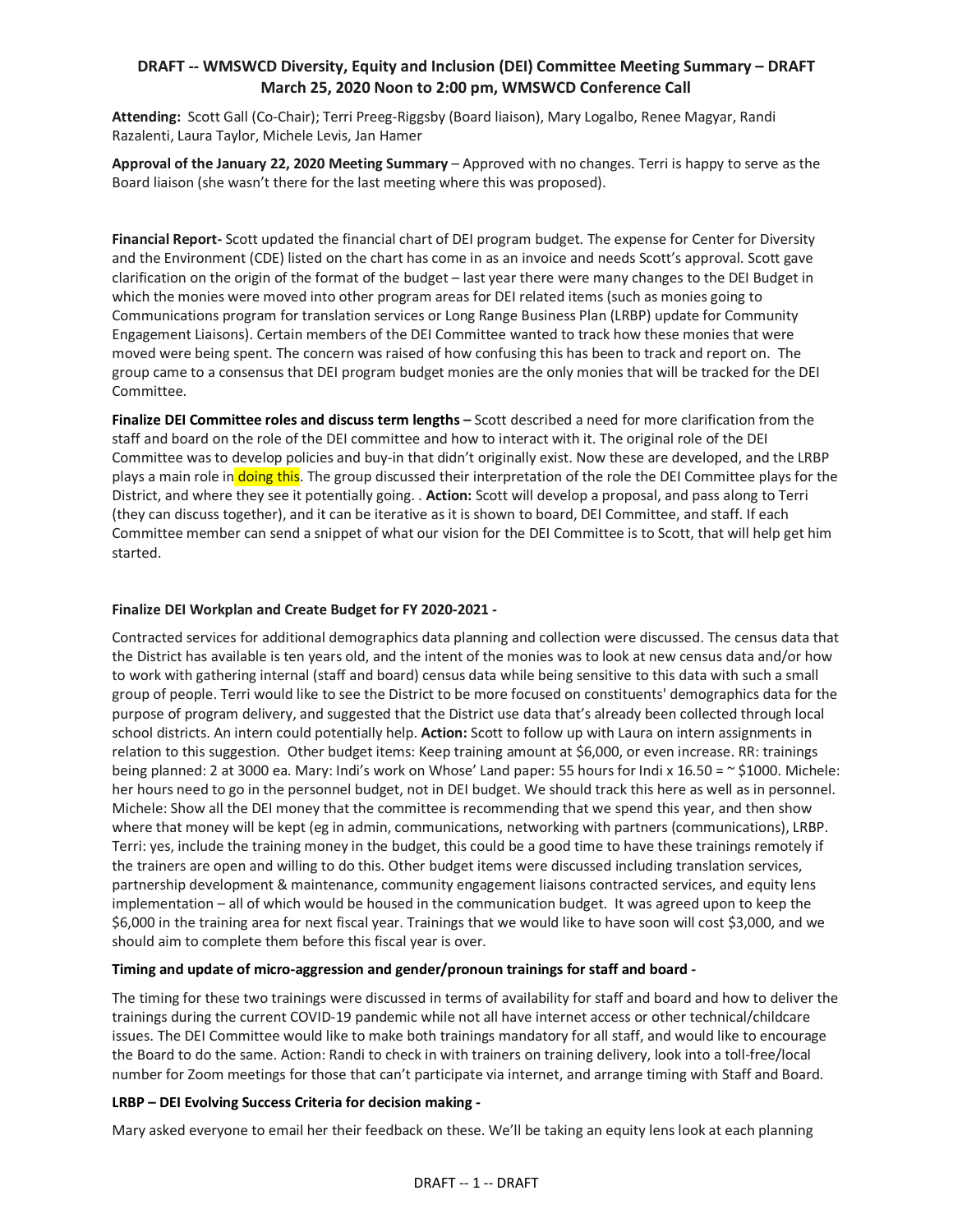#### **DRAFT -- WMSWCD Diversity, Equity and Inclusion Committee Meeting Summary – DRAFT January 22, 2020 Noon to 2:00 pm, WMSWCD Office**

teams' success criteria. We want to make sure the DEI principles are reflected in the success criteria.

**Action:** Mary assigned each person to a criteria category. She'll send out an email summarizing this with a deadline.

Michele, Mary, Terri – financial success criteria

Scott, Laura, Renee – Conservation scope success criteria

Randi, Jan – Organizational health success criteria

#### **Action Item Review –**

- Scott needs to approve the CDE invoice that Laura forwarded to him.
- Scott will develop a proposal of the purpose and work of the DEI committee, and pass along to Terri (they can discuss together). It can then be shown to board, DEI committee, and staff for feedback and approval.
- Each committee member can send a snippet of what our vision for the committee is to Scott to help get him started with the above action.
- Scott will follow up with Laura on intern assignments to collect demographic data from school data online.
- Budget structure: Show all the DEI expenses that the DEI committee is recommending that we spend this year, and then show where that money will be kept (eg in admin, communications, networking with partners (communications), LRBP, Education, etc.
- Trainings: Look into organizing these trainings this fiscal year , and look into upgrading Zoom so we have a local or toll-free call-in number. Need to think about weekend vs weekday training. Need to figure out Susan's and other's availability. Terri will check in with the board and let Randi know.
- UERC debrief: Scott to work with the folks who were there to get an outline, and then scheduled to have a discussion. Goal: what lessons-learned can we apply to how we do our business.
- Evolving success criteria feedback from each committee member should be sent to Mary by her deadline. She will email to give guidelines.

**Next Meeting:** Noon to 2:00 pm, May 27, 2002.

Notes taken by Laura Taylor, edited for efficient reading by Randi Razalenti & Scott Gall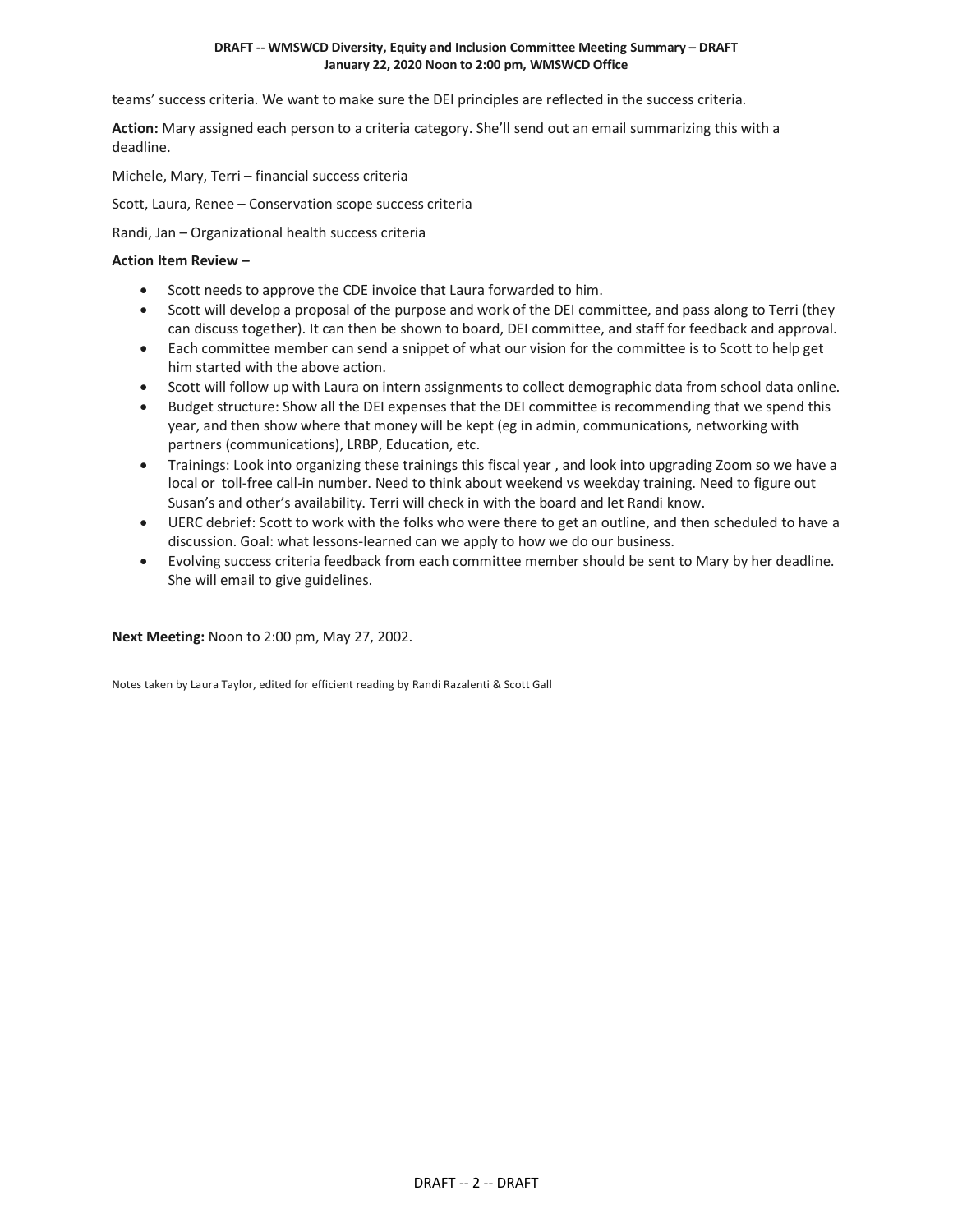| <b>I</b> tem                                                                                                                                                                                            | <b>DEI</b><br>Program<br><b>Budget</b> | <b>DEI ACTUAL</b><br><b>SPENDING</b><br><b>THROUGH</b><br>4/30/2020 | Other program           | Other<br>program<br>Amount | <b>Total</b> |
|---------------------------------------------------------------------------------------------------------------------------------------------------------------------------------------------------------|----------------------------------------|---------------------------------------------------------------------|-------------------------|----------------------------|--------------|
|                                                                                                                                                                                                         |                                        |                                                                     |                         |                            |              |
| Organizational Development & Training                                                                                                                                                                   | \$3,950                                | \$0                                                                 |                         |                            | \$3,950      |
| Internship Annoucment Outside Review                                                                                                                                                                    | \$1,050                                | \$500                                                               |                         |                            | \$1,050      |
| "Whose Land" report publishing                                                                                                                                                                          |                                        |                                                                     | \$544 Internship        | 500                        | \$500        |
| Contractor & Community Organization Services for Culturally<br>Relevant Program Materials Research & Development (*May<br>include survey work, translation services and/or novel materials<br>creation) |                                        |                                                                     | Communications          | 2,500                      | \$2,500      |
| Contractor &/or Community Organization Services for Requested<br><b>Translation Services</b>                                                                                                            | \$2,000                                |                                                                     |                         |                            | \$2,000      |
|                                                                                                                                                                                                         |                                        | \$0                                                                 |                         |                            |              |
| Partnship Development and Maintenance                                                                                                                                                                   |                                        |                                                                     | \$500 Education         | 500                        | \$500        |
| CEL's - Contractes Services for Partnership Development &<br>Engagement (Community Liaison Leaders Input)                                                                                               | \$0                                    |                                                                     | \$15,852 Communications | 5,000                      | \$5,000      |
| Equity Lens Implimentation (Includes review of Long Range                                                                                                                                               |                                        |                                                                     |                         |                            |              |
| Business Plan, Policies and Financial Plan)                                                                                                                                                             | \$4,000                                | \$0                                                                 |                         |                            | \$4,000      |
| Contracted Services for Additional Demographics Data Planning &                                                                                                                                         |                                        |                                                                     |                         |                            |              |
| Collection                                                                                                                                                                                              | \$0                                    |                                                                     | <b>Communications</b>   | 6,500                      | \$6,500      |
|                                                                                                                                                                                                         |                                        |                                                                     |                         |                            |              |

| <b>I PROJECTS TOTAL</b><br>. EOUITY & INCLUSION I<br><b>DIVERSI</b> | $\mathbf{1.000}$ | 7,396<br>$\mathbf{1}$ |  | .റററ |
|---------------------------------------------------------------------|------------------|-----------------------|--|------|
|                                                                     |                  |                       |  |      |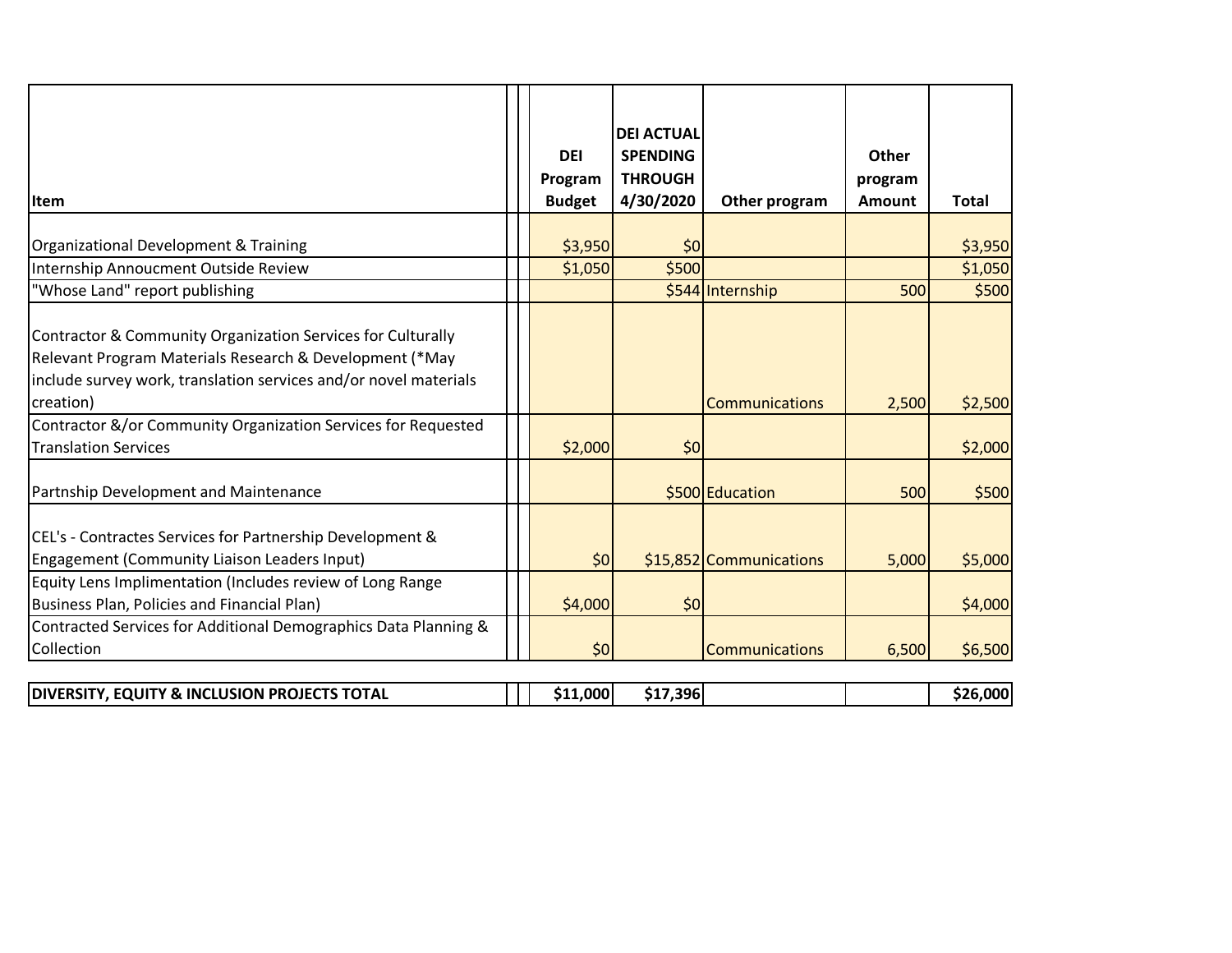| <b>Item</b>                                                      | <b>Notes</b>                                                                                                |
|------------------------------------------------------------------|-------------------------------------------------------------------------------------------------------------|
|                                                                  | New interns and staff/board are trained in Racial Equity 101 within 1 year of onboarding. Requested cor     |
| Organizational Development & Training                            | for staff and board to be offered annually.                                                                 |
| Internship Annoucment Outside Review                             | CDE Review of Internship anncoucement and DEI expereince criteria.                                          |
| "Whose Land" report publishing                                   | for Indi's time                                                                                             |
|                                                                  |                                                                                                             |
| Contractor & Community Organization Services for Culturally      |                                                                                                             |
| Relevant Program Materials Research & Development (*May          |                                                                                                             |
| include survey work, translation services and/or novel materials |                                                                                                             |
| creation)                                                        | <b>Xfer to Communications</b>                                                                               |
| Contractor &/or Community Organization Services for Requested    |                                                                                                             |
| <b>Translation Services</b>                                      | Provide translation services to allow access to program services and events.                                |
|                                                                  | Build and stregthen partnerships partners representing historically underserved communities; now inclu      |
| Partnship Development and Maintenance                            | day                                                                                                         |
|                                                                  |                                                                                                             |
| CEL's - Contractes Services for Partnership Development &        | A committee of community leaders that serve as liaisons for racially and ethnically diverse historically un |
| Engagement (Community Liaison Leaders Input)                     | our District will be hired to review and inform District policy and programming including the Long Range    |
| Equity Lens Implimentation (Includes review of Long Range        |                                                                                                             |
| Business Plan, Policies and Financial Plan)                      | Work with a consultant with firm grounding in equity to facilitate conversations and decisions around ed    |
| Contracted Services for Additional Demographics Data Planning &  | Demographic data and related qualitative data will be collected, evaluated and reported out on to under     |
| Collection                                                       | and hold ourselves accountable to goals.                                                                    |

### **DIVERSITY, EQUITY & INCLUSION PROJECTS TOTAL**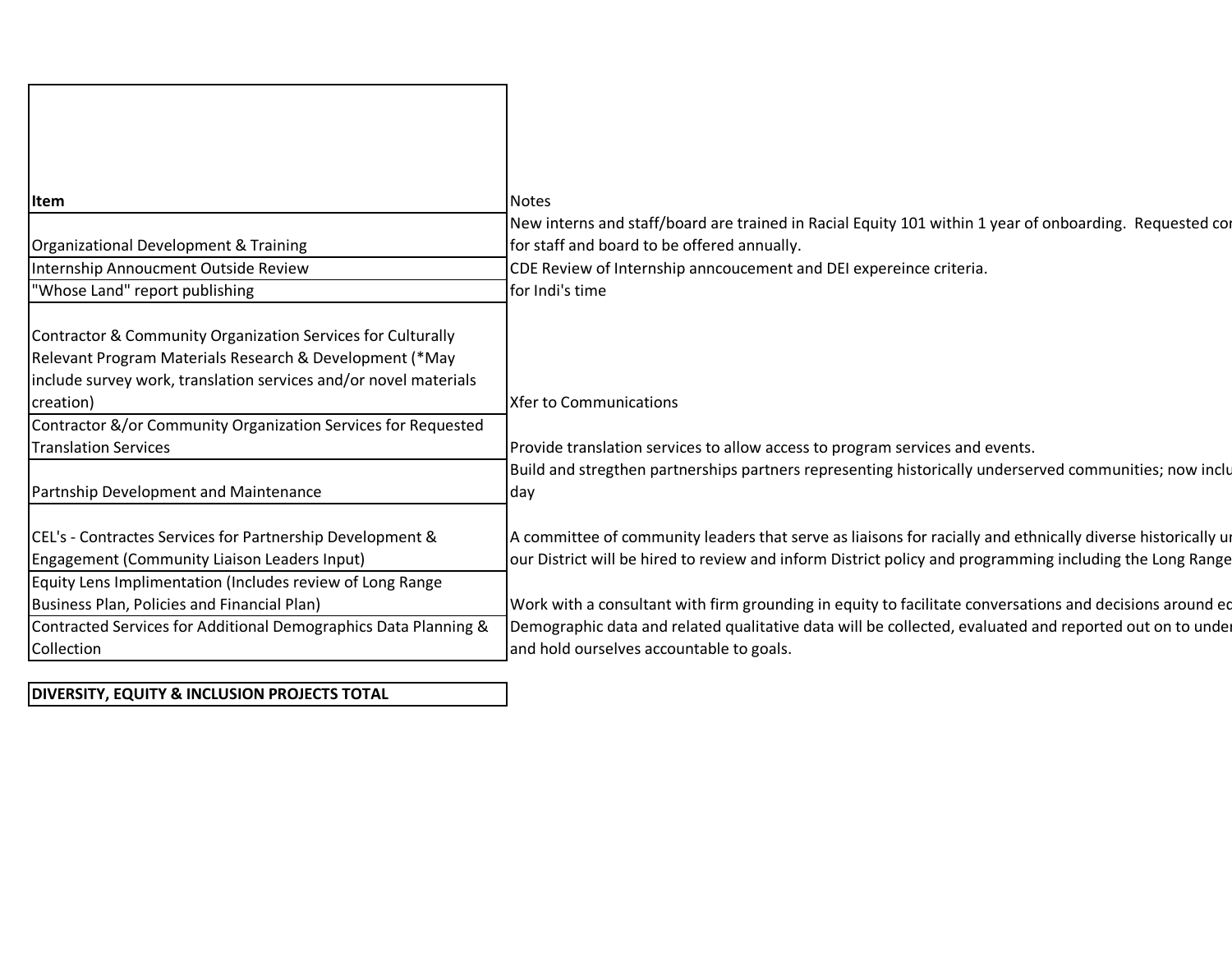#### **West Multnomah Soil & Water Conservation District DEI Detail Report**

 **July 2019 through April 2020**

|                  | Date       | <b>Num</b>   | Name                                     | Memo                                                                                     | <b>Account</b>                  | Amount    |  |
|------------------|------------|--------------|------------------------------------------|------------------------------------------------------------------------------------------|---------------------------------|-----------|--|
| Jul '19 - Apr 20 |            |              |                                          |                                                                                          |                                 |           |  |
|                  | 03/31/2020 | 1755         | Center for Diversity and the Environment | Consultation on Internship recruitment                                                   | <b>Recruiting Expenses</b>      | 500.00    |  |
|                  | 03/15/2020 | 2020-00255   | Ping Khaw                                | LRBP: CELs summary reports and debriefings<br>Indi Keith worked on UERC paper: Whose     | Long Range Business Plan Update | 2,205.00  |  |
|                  | 03/15/2020 |              | <b>ADP</b>                               | Land DEI related<br>Indi Keith worked on UERC paper: Whose                               | Interns                         | 165.06    |  |
|                  | 02/29/2020 |              | <b>ADP</b>                               | Land DEI related<br>UERC registration: Indi Keith (presenting on                         | Interns                         | 70.74     |  |
|                  | 02/28/2020 |              | <b>ML-Credit Card</b>                    | behalf of the District)                                                                  | Staff Development               | 45.00     |  |
|                  | 02/27/2020 | 201900-00238 | Ping Khaw                                | LRBP: CELs surveys<br>Indi Keith worked on UERC paper: Whose                             | Long Range Business Plan Update | 3,773.00  |  |
|                  | 02/15/2020 |              | <b>ADP</b>                               | Land? DEI related                                                                        | Interns                         | 149.34    |  |
|                  | 02/12/2020 | 202000-00244 | Ping Khaw                                | LRBP: CELs surveys<br>Indi Keith worked on UERC paper: Whose                             | Long Range Business Plan Update | 6,174.00  |  |
|                  | 01/31/2020 |              | <b>ADP</b>                               | Land? for .75 hour<br>beverages for LRBP interview meeting with                          | Interns                         | 11.79     |  |
|                  | 01/31/2020 |              | Susan Weedall                            | Greg Malanowski<br>FY19-20 Partner Funding Pmt. 2 of 2,                                  | Long Range Business Plan Update | 6.80      |  |
|                  | 01/13/2020 |              | Friends of Tryon Creek                   | <b>Connecting Traditional Lands Day</b><br>Indi Keith work on research paper publication | Partner Support                 | 250.00    |  |
|                  | 12/15/2019 |              | <b>ADP</b>                               | vetting<br>Long Range Business Plan Update CEL LRBP                                      | Interns                         | 102.18    |  |
|                  | 11/29/2019 | 201900-00230 | Ping Khaw                                | 19-21 (November planning, orientation,<br>sessions, etc.)                                | Long Range Business Plan Update | 3,528.00  |  |
|                  | 11/29/2019 |              | <b>ML-Credit Card</b>                    | LRBP: CEL orientation, drinks and desserts                                               | Long Range Business Plan Update | 19.11     |  |
|                  | 11/29/2019 |              | <b>ML-Credit Card</b>                    | <b>LRBP CEL orientation food</b><br>FY19-20 Partner Funding Pmt. 1 of 2,                 | Long Range Business Plan Update | 153.00    |  |
|                  | 08/01/2019 |              | Friends of Tryon Creek                   | <b>Connecting Traditional Lands Day</b>                                                  | Partner Support                 | 250.00    |  |
| Jul '19 - Apr 20 |            |              |                                          |                                                                                          |                                 | 17.403.02 |  |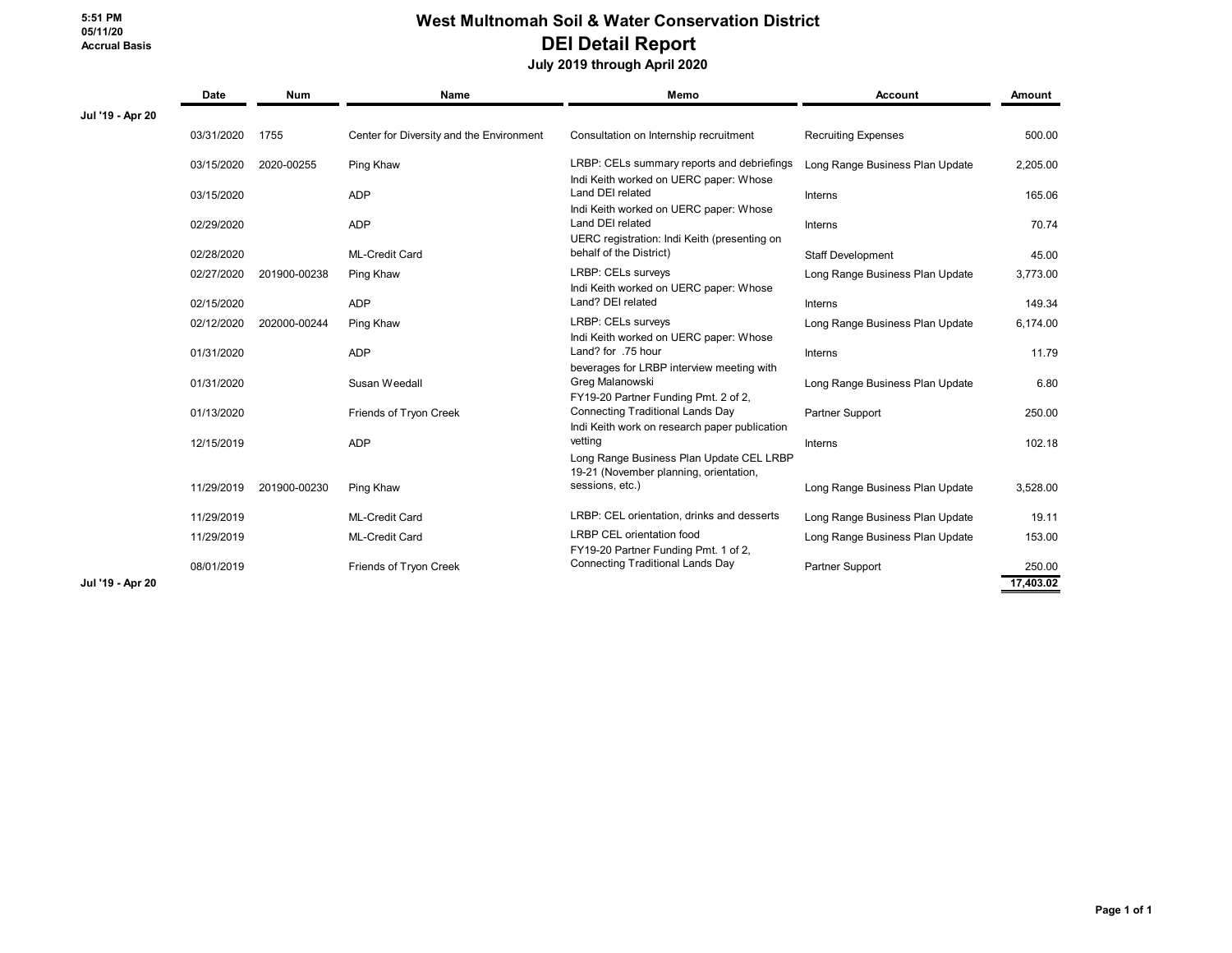

# Morning Keynote Address

### Dr. Vivek Shandas

Nohad A. Toulan School of Urban Studies and Planning Portland State University, Portland, Oregon

Beyond Landscape Legacies: Redlining, Ecosystem Services, and the Work Ahead

The landscapes we inherit are instrumental to the urban ecosystems we study, conservation policies we advance, and collaborations we create. Yet often overlooked is the historical 'lock in' that keeps us from making swift progress, particularly on massive challenges like climate change. By unpacking the ways in which we have changed the landscape through policies, <sup>p</sup>lans, and programs -- even as far back as <sup>100</sup> years ago, we can begin to 'recenter' our conservation that ensure equitable and verdant cities. This talk will provide <sup>a</sup> framework for examining the role of historical <sup>p</sup>lanning policies -- specifically redlining -- current impacts on ecosystem services and community health, and provide practical guidelines for collectively advancing our conservation goals.

#### Biography

Vivek Shandas is a Professor of Climate Adaptation and the Director of the Sustaining Urban Places Research (SUPR) Lab at Portland State University. Dr. Shandas studies the effects of urban development patterns and processes on environmental health. By examining the assumptions about our built environment, Dr. Shandas supports communities in improving their adaptation from climate stressors, including extreme events such as urban heat, air quality, and stormwater. Dr. Shandas serves as Chair of the City of Portland's Urban Forestry Commission, and is <sup>a</sup> Principal at CAPA Strategies, TIC, <sup>a</sup> <sup>g</sup>lobal consulting group that helps communities prepare for climateinduced disruptions.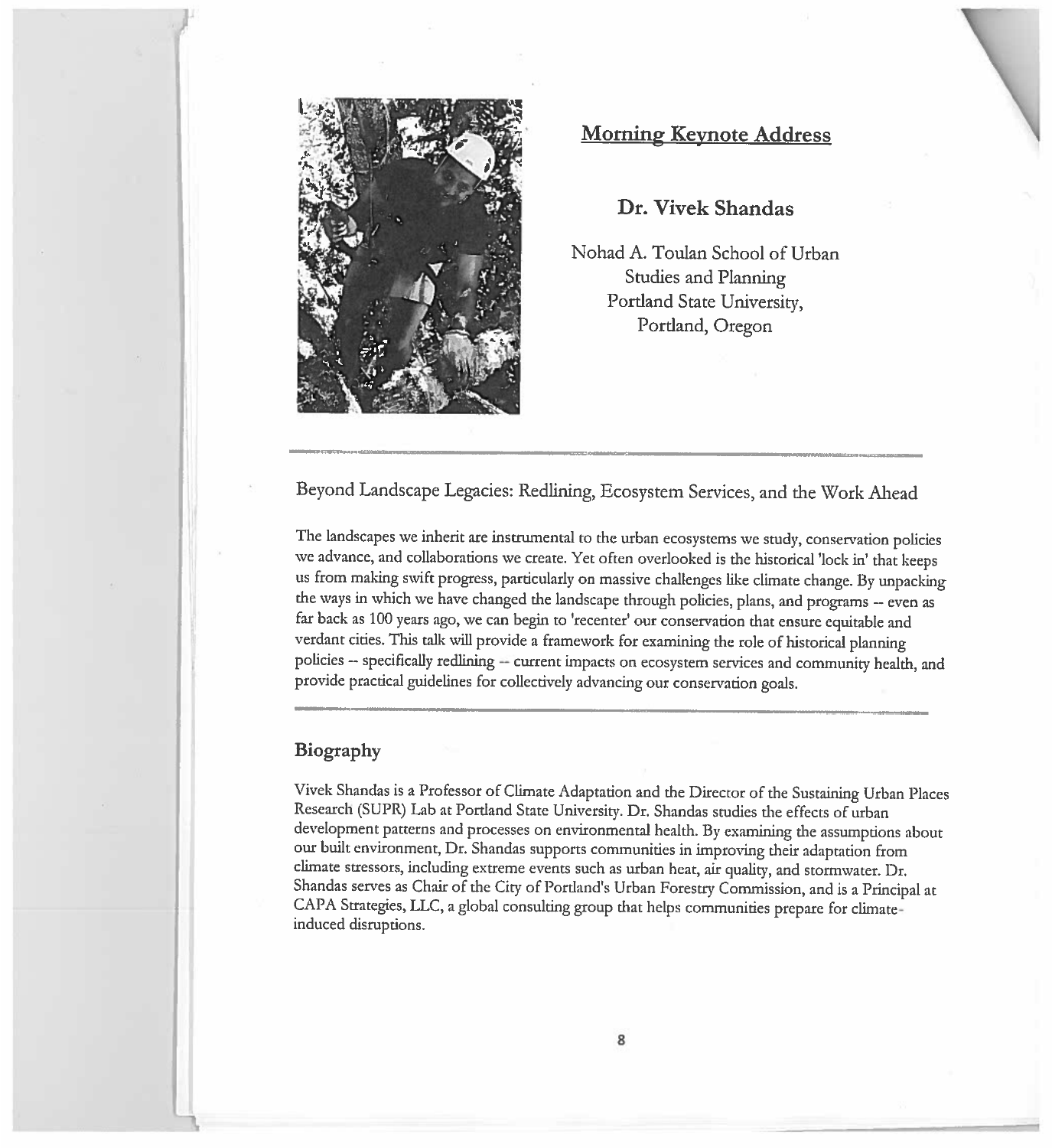

### • Afternoon Keynote Address

Dr. Ana M. AlvarezDeputy General Manager

East Bay Regional Park District San Francisco Bay Area, California

# The Intersectionality of Diversity, Equity & Inclusion in the Environmental Movement

An examination through social lenses of our conservation's culture and environmental movement will be presented to seize the opportunity for <sup>a</sup> new "us," <sup>a</sup> more diverse and equitable movement where everyone shares a sense of belonging. Intersecting social identities will be highlighted to<br>debunk prevailing views about race and class, which have influenced the environmental masses prevailing views about race and class, which have influenced the environmental movement throughout its history.

#### Biography

Dr. Alvarez serves as thelargest local park agency in the United States with over 125,000 acres of parks and open space in Alameda and Contra Costa counties visited by 25 million people a year. Ana has over twenty years<br>of proven leadership and executive experience in local and regional optomment in Colifornia proven leadership and executive experience in local and regional government in California.

She contributes to the national conversation on the role ofchallenges such as climate change, density and demographical shifts in urban sprawl, as well as our Co-Chair of the Board of Councilors that contributes to University of California's Natural Reserve System, comprised of a network of 756,000 acres of pristine ecosystems including <sup>50</sup> miles of protected coastal shoreline and <sup>41</sup> field research stations throughout California. She also serves as the Vice Chair of the San FranciscoAuthority's Advisory Committee, helping to shape pathways to fund the protection, restoration and of the San Francisco Bay through the implementation of <sup>a</sup> nine-county parcel tax.

She holds a doctoral degree in policy, planning and development from the University of Southern<br>California (USC) and a master's degree in public administration. Her doctoral disconstigue factoral (USC) and <sup>a</sup> master's degree in public administration. Her doctoral dissertation focused on establishing climate change adaptation strategies for San Francisco's Parks, for which Mayor Ed<br>Lee bestowed upon her San Francisco's Green Pioneer Award bestowed upon her San Francisco's Green Pioneer Award.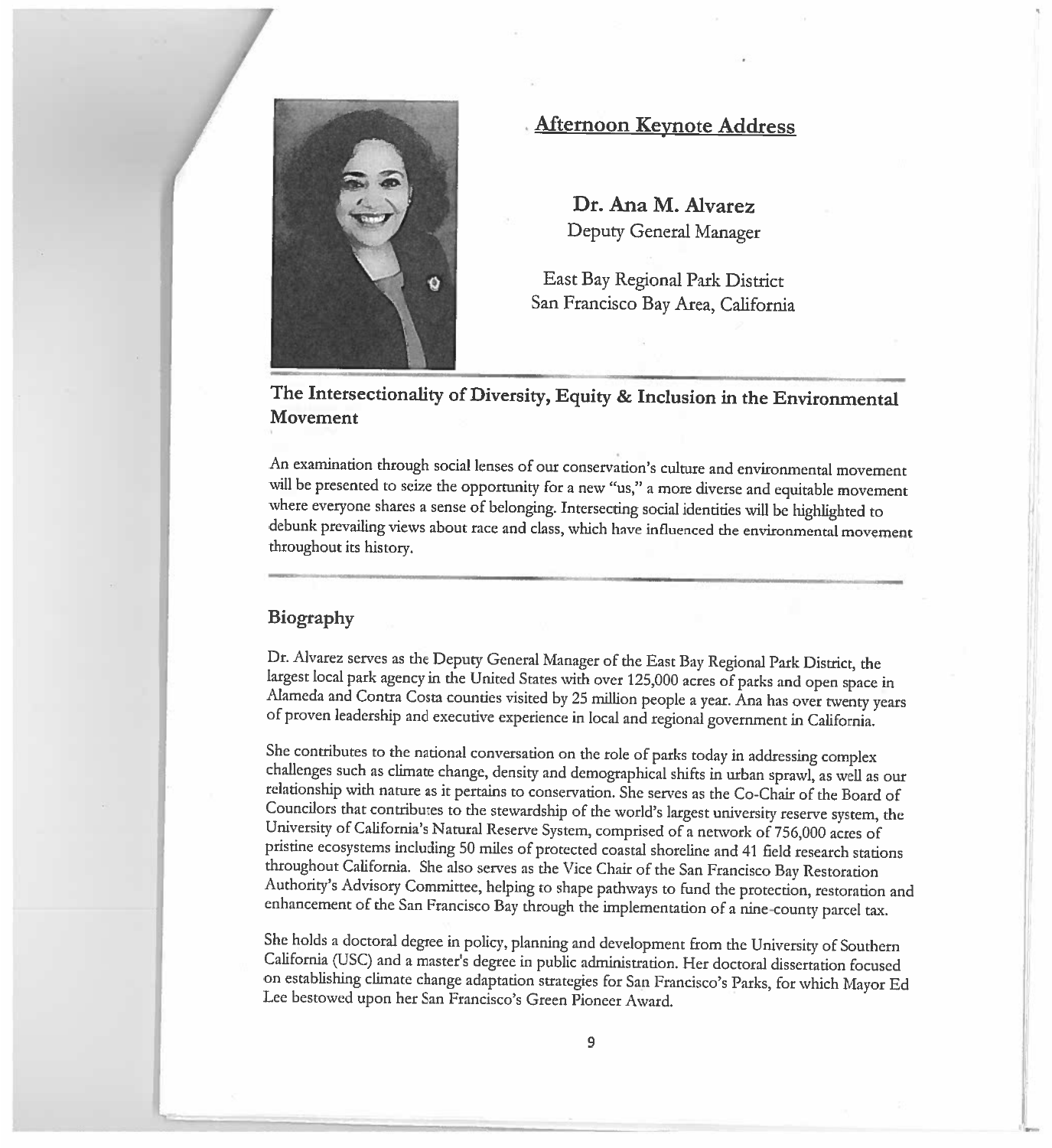#### Using wildlife fright information to inform trail <sup>p</sup>lanning

Lori Hennings, Metro, Email: lori.hennings@oregonmetro.gov

In 2017 <sup>I</sup> completed <sup>a</sup> recreation ecology literature review that included information on various wildlife species' Flight Initiation Distance (FID), or the distance between a person and an animal at which point the animal flees. The review covered many topics at a higher level. To inform trail planning and publish a<br>peer-reviewed journal article, I took a closer look at the FID literature and located numerous additional D literature and located numerous additional references. I will briefly summarize the updated findings and present several hypothetical scenarios in which we applied FID information to reduce recreational effects on wildlife while atill numbered in a cust which we applied FID information to reduce recreational effects on wildlife while still providing quality<br>visitor experiences in nature visitor experiences in nature.

Keywords: Animal ecology, Conservation biology, Wildlife biology

#### Whose land is our land? Race, place, and equity in western Multnomah County

Indi Keith, West Multnomah Soil & Water Conservation District, Email: keithindi@gmail.com

West Multnomah Soil & Water Conservation District has resolved to west Multhoman Soll & Water Conservation District has resolved to pursue diversity, equity, and inclusion (DEI) as integral parts of our conservation mission. We face the challenge of doing so in territory that has inherited roughly two centuries of legal, institutional, and economic factors that have inequitably distributed land and natural resources. By synthesizing existing historical scholarship in a e review focused on western Multnomah ownership for Native Americans, Asian Americans, Black Oregonians and other people of color were created and reinforced through the 19th and 20th centuries. These systemic barriers have consistently<br>made this region's land and natural resources available to white communities while withholding than made this region's land and natural resources available to white communities while withholding them<br>from communities of color a pattern of inequity which persists today; the solar of anale clin semains m communities of color, a pattern of inequity which persists today; the color of one's skin remains a strong predictor of whether one owns land in our district and of the environmental resources and hazards one shares a neighborhood with. In examining our own policies and activities, we found that the District's work has reflected and reproduced these patterns of racial segregation. By focusing our efforts on privately owned larger properties and the people who own them, we have been investing in and led by predominantly white communities while missing opportunities, needs, and voices present in historically diverse neighborhoods. These findings will inform the District's strategy as we build DEI into our next long-range business plan, and we hope that they may foster critical inquiries around race, land, and equity n our broader professional community

Keywords: Economics, Environmental policy, Environmental social sciences

r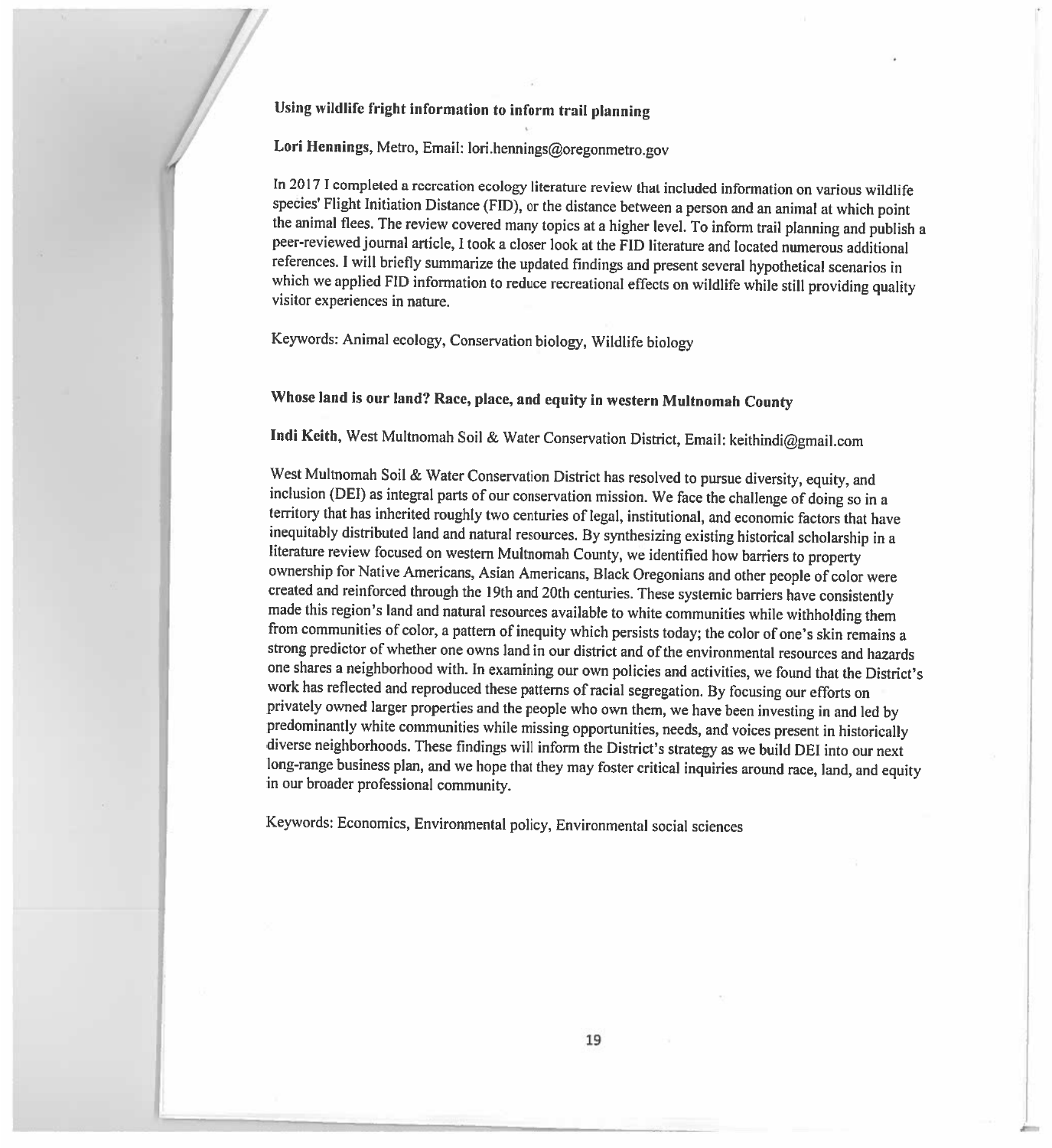### UERC 2020 LUNCHTIME CHATS AND TOURS

Grab your lunch and join <sup>a</sup> discussion with experienced peers from the world of urban ecology and environmental education. Or, go outside and take <sup>a</sup> guided tour or self-guided stroll around PSU's sustainable features. *Room numbers may change based on group size* 

#### 1. Connectivity in Urban Landscapes-Rm 327

Connectivity of various kinds is more important than ever as forces of change, both global and local, impact our landscapes. Come join us to discuss what connectivity means, why it matters and how to incorporate it into planning, design and resource management.

<u>Conversation leads:</u> Eric Butler, Carole Hardy, Cat de Rivera, Leslie Bliss-Ketchum

#### 2. The 2019 Metro "Nature for All" Bond Passed. Now What?-Rm 328

The \$475 million Metro Nature for All bond was shaped by extensive community input before the vote. Now, after the vote, Metro will be soliciting additional community input to shape implementation. Find out more and discuss the "protect and restore land" componen<sup>t</sup> and how Metro is integrating racial equity and climate resilience.

Conversation lead: Jonathan Soll

#### 3. Women in Science: Challenges, Opportunities and Resources-km 329

All women (cis/trans/gender/non-conforming) are invited to join this consciousness-raising conversation about building <sup>a</sup> successftil science-based career. With the help of local organizations, attendees will discuss obstacles, opportunities and advocacy. Come learn about local mentoring and professional development opportunities.

Conversation leads: Laura Guderyahn and representatives from Women in Science, Women in the Environment and PDX Women of Color

# 4. How Can We Build Diverse, Inclusive & Equitable Systems?-Rm 333

Across the environmental sector, organizations face <sup>a</sup> "green ceiling" with regards to diversity in the workforce. Many structures and programs may not account meaningfully for equity and inclusion. Now can we overcome these patterns? Join us to exchange new ideas, strategies and lessons learned from our strategic planning and other efforts towards organizational change.

Conversation Leads: Indi Keith and Mary Logalbo

- 5. PSU Sustainable Features Tour with cultural & ecological stops Meet your PSU guide at the stage. Tours leave promptly at 12:15 pm and return by 12:50 pm.
- 6. Self-guided PSU Sustainable Features Tour Stop by the registration desk to pick up a map of places to explore.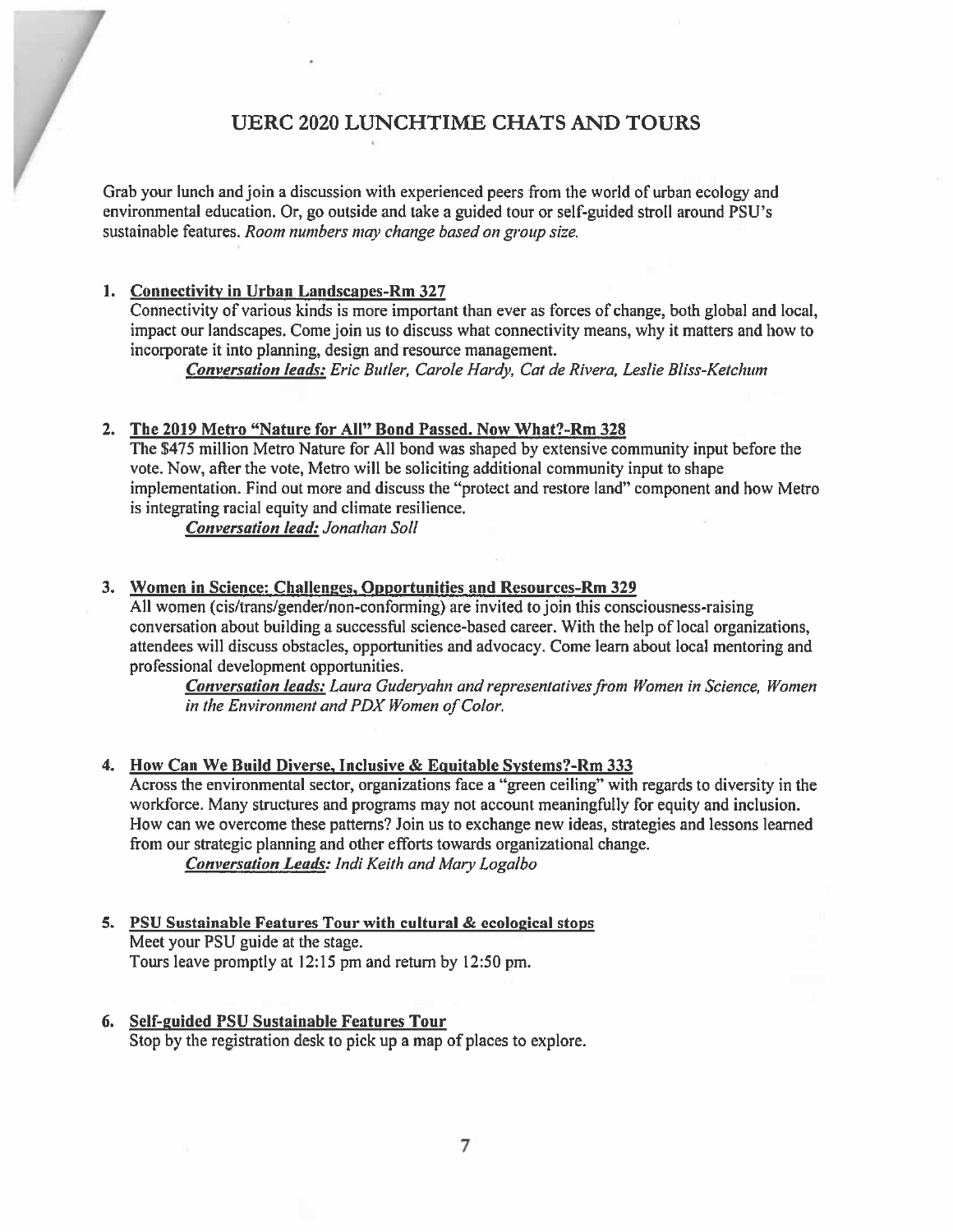#### Notes from WMSWCD Attendees to the March 2020 UERC Symposium

From Dr. Vivek Shandas' talk:

Data and technology can help us uncover environmental injustice, but can also be used to develop solutions to those inequities.

Don't pigeonhole people of color as the ones to do the research and activism on diversity & equity issues in their field. They just want to focus on their interests and passions and be recognized for their expertise without having to represent their entire race or ethnicity.

Key take-home: The need to address and engage on the urban front focused on those most historically marginalized as climate change to them can (and already is in some cases) indeed resulting in life or death consequences. The message and real costs of this is direct human health impacts and should be focused on targeted addressing the same and expanding our network through knowledge of these impacts.

DR. ANA M. ALVAREZ, Deputy General Manager, East Bay Regional Park District.

Key Take-home: Go Beyond DEI – to Belonging

Key Take-home: People of color demonstrate great commitment to the environment in surveys and voting action – should be brought more fully to leadership/engagement in all sustainability orgs given this demonstrated commitment…orgs are foolish to ignore this.

Key Take-home: Sustainability planning must be based on science and include social aspects/ramifications

#### Short Talk:

Carol Hardy Portland State University

• Crafted a potentially helpful evaluation framework/model to account for social impacts/capital to ensure long-term resiliency (could help with prioritization in LRBP)

Indi & Mary Lunchtime Talk:

- The tension of spending and taking time on DEI at staff and board levels is a constant that must be addressed and discussed.
	- o Go slower to go farther.
- The importance/benefit of engaging with youth/students (immediate response includes having a youth/student rep on our LRBP advisory committee)
- Acknowledge privilege/role and why your there before starting any equity related conversation:
	- o Why isn't a race-focused LRBP process being led by a person of color?
	- $\circ$  The best thing I could do is step down as a white woman presumption my position would be filled by a person of color.
- Equity lens isn't the same as engaging with and having diverse leadership/decision making (can't just pick out a lens at lens crafters and be woke)
- Distrust is huge in moving the equity needle forward: how are you building it and how will you maintain it?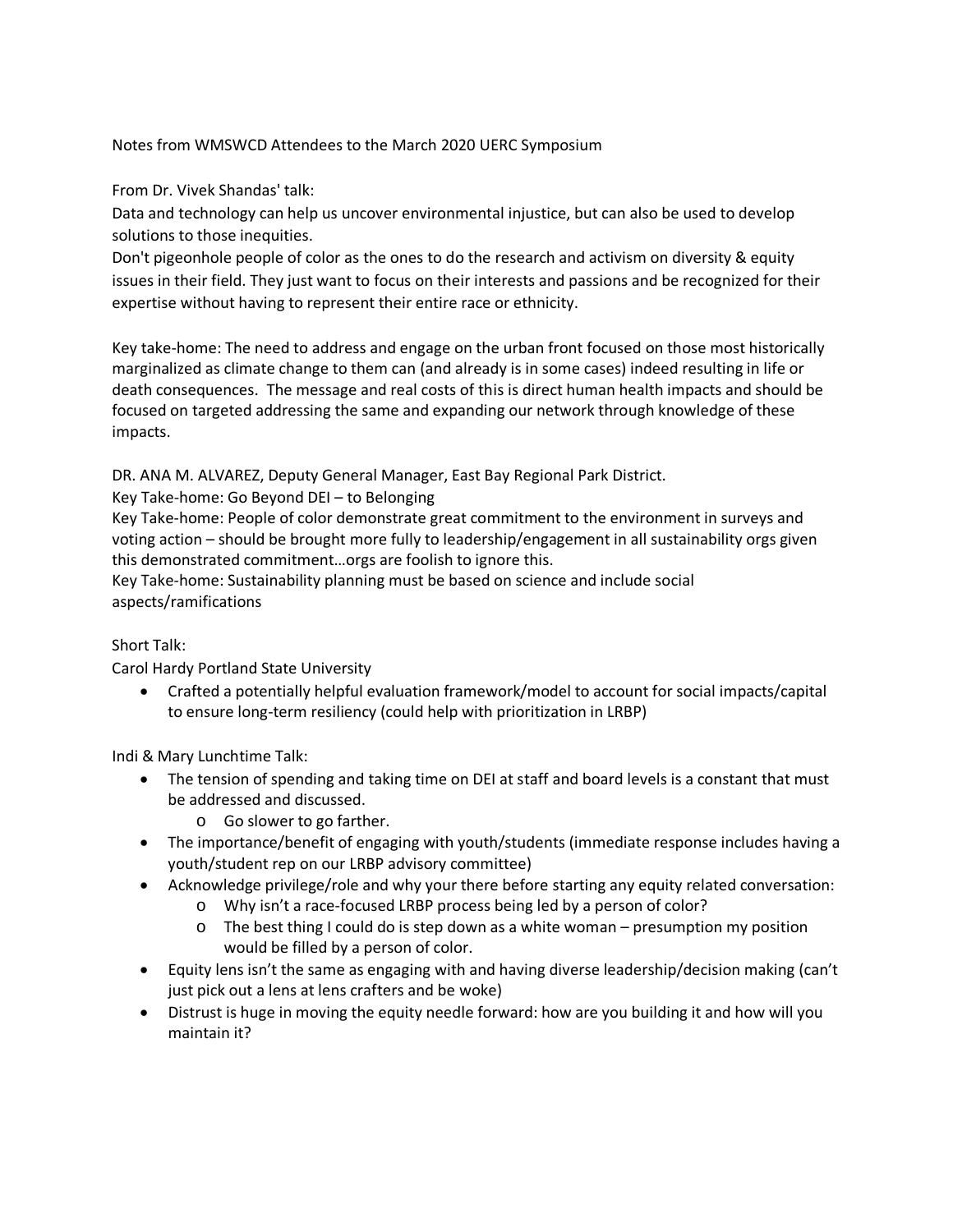A white person [leading a DEI effort] would never be able to gain the trust of communities of color that [they are] seeking feedback from. [They] should quit [their] job to make space for someone who could more effectively do that work for our agency.

[Those attending] probably heard that provocative comment has been trying to understand and process it.

• … it would be helpful for us to each just share our interpretations to gain better shared understanding, and collectively discover what the take-home messages are for that.

Overall notes/take homes:

- We need to figure out how to integrate leaders of communities of color in our work in multiple ways.
	- o They should be integrated in decision making (need to figure out what level of decision making and how to integrate them)
	- o Their faces displayed with Staff on our website (I'd go so far as to say these are the first faces that should be seen)
	- o They should be paid for their time
	- o They should be part of any outreach, event, etc. that involves the public as much as possible.
- A suggestion: We create a whole permanent part-time position that is only focused on DEI work. This person must have a background as a leader in working with communities of color. This would obviously have to wait until 2021, not only for budget but to develop their job description, etc. in partnership and oversite from leaders of communities of color that we partner with as well as in conjunction with the new LRBP.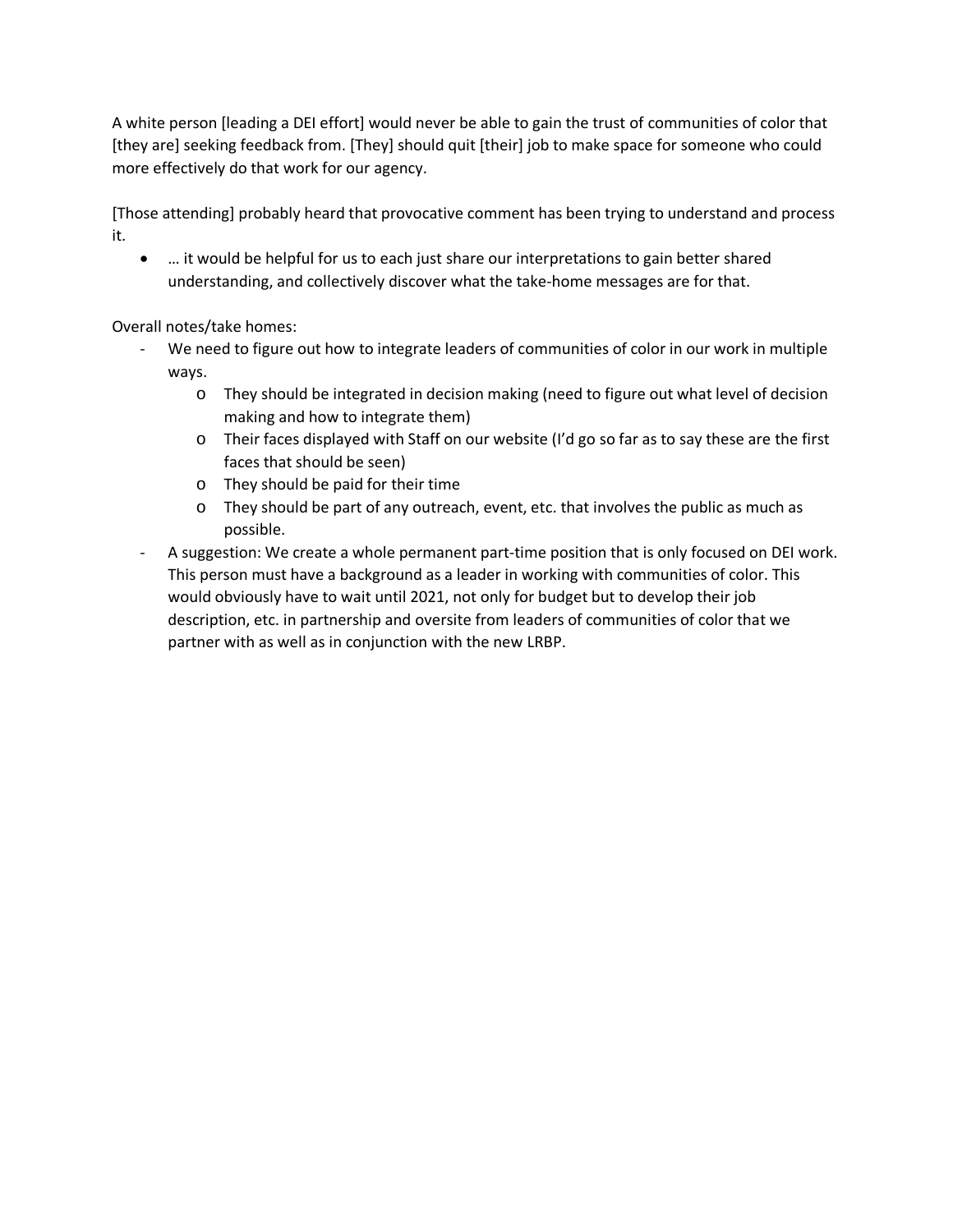West Multnomah Soil & Water Conservation District

Associate Director Policy Adopted by Board Vote February 7, 2006.

Whereas: The board wishes to have associate directors who understand the role of conservation districts and also that of directors;

Whereas: The board wishes to have associate directors who have at least a minimum of knowledge of current board interests as reflected in the annual work plan and long range visions.

Therefore: An associate director must have attended at least 3 meetings within a 6 month period and must inform the board the area(s) where they feel they can make a voluntary contribution, based on the district's work plan and business plan; and further must be a registered voter in Multnomah County.

Below: Policy proposed in 2001 (not voted upon then)

#### **Guidelines for Appointment of associate directors** July 10, 2001

Generally speaking individuals are more than just casual volunteers. Potentially those that hold associate director (AD) positions can be appointed to be a director.

Candidates for AD generally are considered to be more than work project volunteers. However, those that have an interest in the affairs of the board, and those that have participated in at least one conservation project, may be invited to serve as an AD. This is intended to provide some incentive for future volunteer activity.

When it is evident that individuals are interested in serving the public at this higher level, they should attend a board meeting and present their experiences and views of the board sponsored conservation project(s) in which they participated. Volunteers who wish to be Associate Directors need to have attended three board meetings.

The board will be made aware in two weeks in advance of the board meeting that there is a potential AD so that there is ample time to include the matter on the agenda.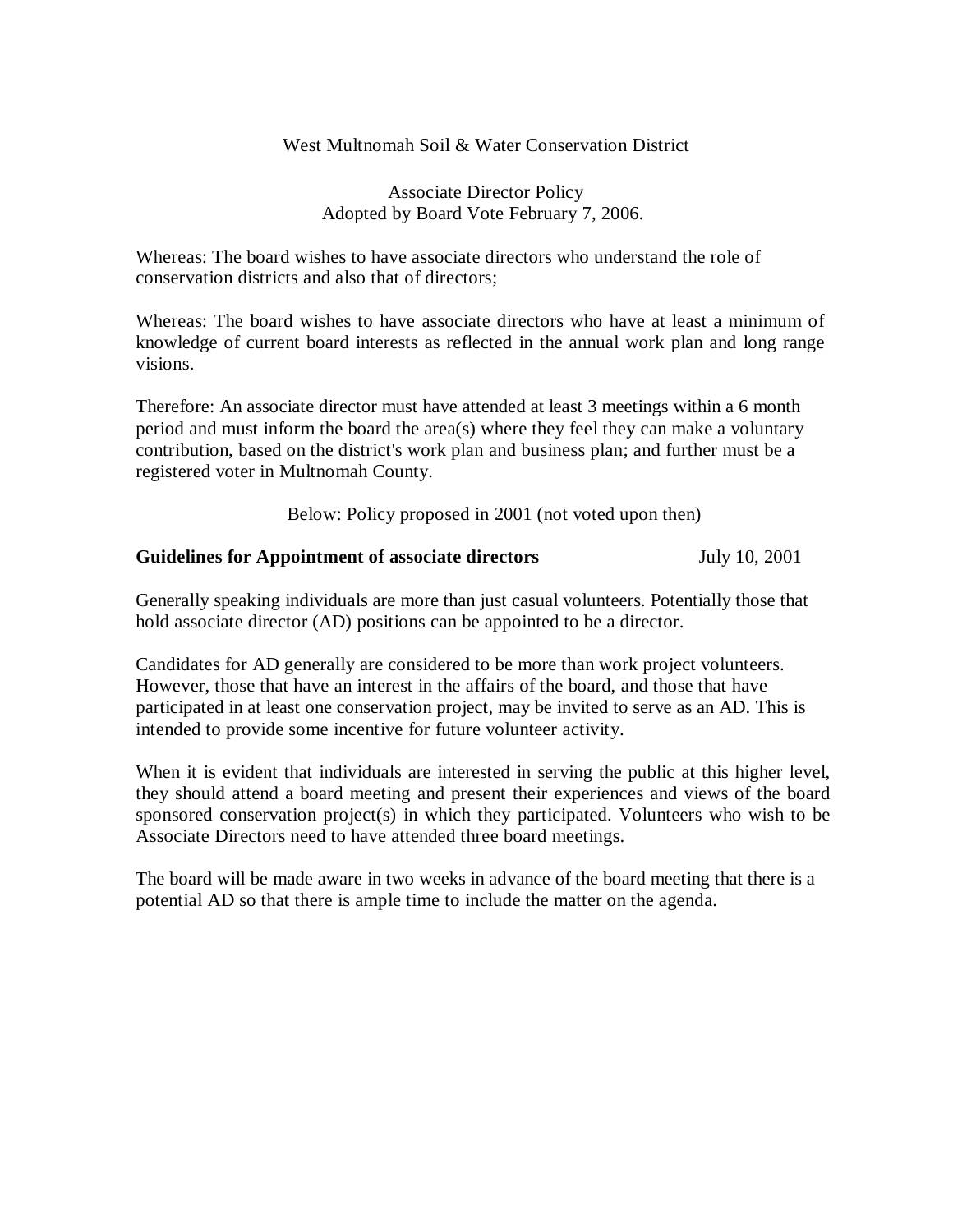

# Associate Director Application

Name: \_\_\_\_\_\_\_\_\_\_\_\_\_\_\_\_\_\_\_\_\_\_\_\_\_\_\_\_\_\_\_\_\_\_\_\_\_\_\_\_\_\_\_\_\_\_\_\_\_\_\_\_\_\_\_\_\_\_\_\_\_\_\_\_\_\_\_\_

Mailing Address: \_\_\_\_\_\_\_\_\_\_\_\_\_\_\_\_\_\_\_\_\_\_\_\_\_\_\_\_\_\_\_\_\_\_\_

Occupation: \_\_\_\_\_\_\_\_\_\_\_\_\_\_\_\_\_\_\_\_\_ Email: \_\_\_\_\_\_\_\_\_\_\_\_\_\_\_\_\_\_\_

Daytime Phone: \_\_\_\_\_\_\_\_\_\_\_\_\_\_\_\_\_\_\_\_\_\_\_\_\_\_ Other phone numbers: \_\_\_\_\_\_\_\_\_\_\_\_\_\_\_\_\_

How have you interacted with the district in the past?

What are your reasons for wanting to serve as an associate director?

What relevant work or volunteer experience do you have?

What else can you contribute to the district (I.e. knowledge, skills, and connections)?

Feel free to use a second page to elaborate on any of the above, if needed.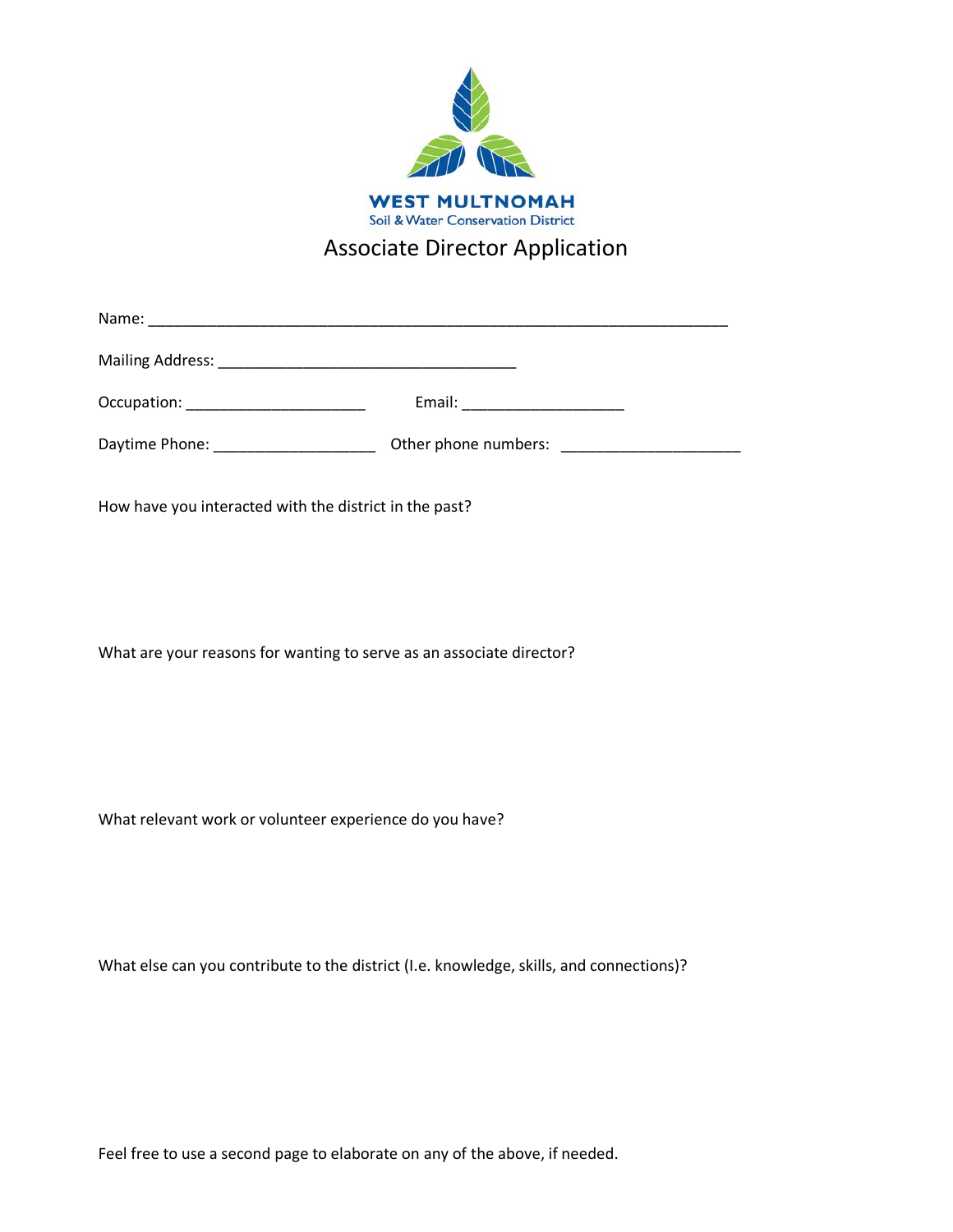# **EMSWCD ASSOCIATE DIRECTOR POLICY**

Adopted by the Board of Directors 3/11/2013

### **Associate Director's Role**

Associate Directors are volunteers and serve as non-voting members of the Board. They may be appointed to serve on committees and may contribute to discussions of District business. Board meetings are held monthly at the District office. Associate Directors are expected to attend the majority of Board meetings.

Associate Directors' two-year term expires at the end of December; Associate Directors are then re-appointed or not re-appointed at the Board of Director's discretion, normally at the January Board meeting.

### **Selection of Associate Directors is based on the ability of candidates to:**

- Fulfill current needs as identified by the Board of Directors
- Represent EMSWCD, its Board of Directors and policies in the community.
- Work to pursue the mission of EMSWCD.
- Represent the interests of constituents to EMSWCD.
- Bring necessary skills and abilities to enhance the Board's effectiveness and/or
- Assist the District in better including and serving the interests of communities we have not yet fully engaged.

### **Qualifications/Skills**

Associate Directors may be appointed by the Board of Directors if they meet the following requirements:

- Ability to build inclusive, community-based partnerships between individuals, agencies, and citizen groups with diverse interests and values.
- Commitment to working as a team member with the district staff and Board.
- Willingness to serve on a Board Committee.
- Commitment to a voluntary, non-regulatory, collaborative approach to conservation.
- Willingness to represent the Board and District on committees, as a District representative to other organizations or by assisting EMSWCD in another activity mutually agreed upon with the Board of Directors.